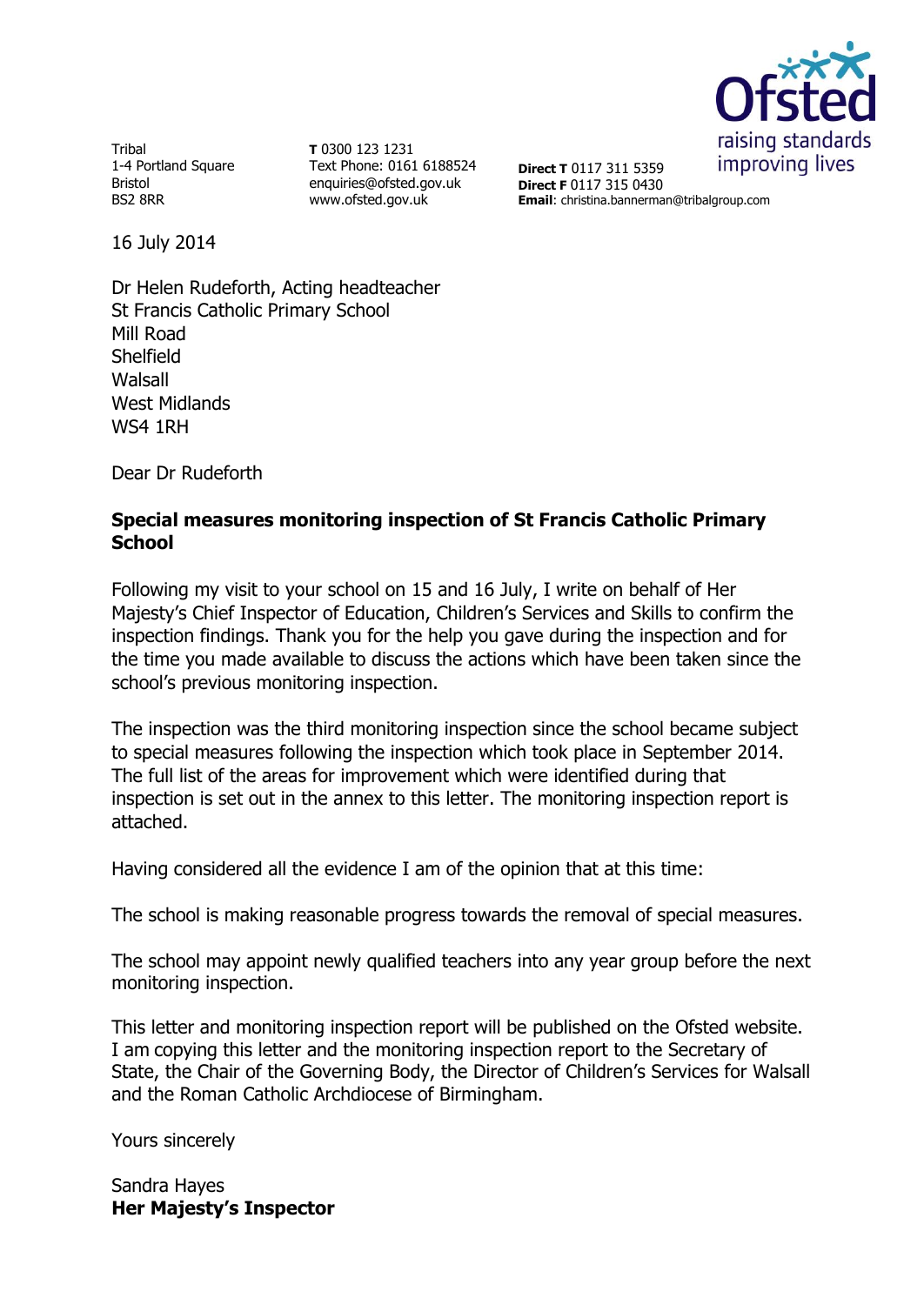

# **Annex**

## **The areas for improvement identified during the inspection which took place in September 2013**

Improve teaching so that it helps pupils to make good or better progress by  $\blacksquare$ making sure that all teachers:

- expect much more of their pupils, both in the amount of work they will do  $\equiv$ and the intellectual challenge they provide, and do not accept mediocre work
- understand the information they have about how well pupils are doing and use it to set work at the right level for all groups in their class
- provide lessons that motivate and encourage high levels of attentiveness
- improve the use of questions in lessons to check pupils' understanding and involve them more in their learning.
- $\blacksquare$ Improve pupils' achievement in writing and mathematics in Key Stage 2 by:
	- developing pupils' calculating skills and their ability to use them to solve  $\equiv$ problems
	- giving pupils the chance to practise them in a range of subjects and topics
	- $-$  teaching pupils how to write in a fluent, neat style and how to present their work
	- $-$  giving pupils more interesting opportunities to write at length and at a good standard across a wide range of topics and subjects.
	- Improve the effectiveness of leaders by:
		- making sure that the headteacher and other leaders keep a close check on  $\equiv$ the progress of different groups of pupils
		- taking rapid action when pupils or groups fall behind, and using the information about progress to evaluate actions they take
		- checking rigorously that all teaching is good enough to lead to at least  $\frac{1}{2}$ good learning and progress, and accurately identifying where improvements are needed
		- ensuring that senior leaders hold all teachers strongly to account for the quality of teaching and how well pupils achieve
		- $\equiv$ using the pupil premium funding effectively to support eligible pupils who are at risk of underachieving.

Ensure that governors have the skills and confidence to monitor and check the work of the school.

An external review of governance, to include a specific focus on the school's use of the pupil premium, should be undertaken in order to assess how this aspect of leadership and management may be improved.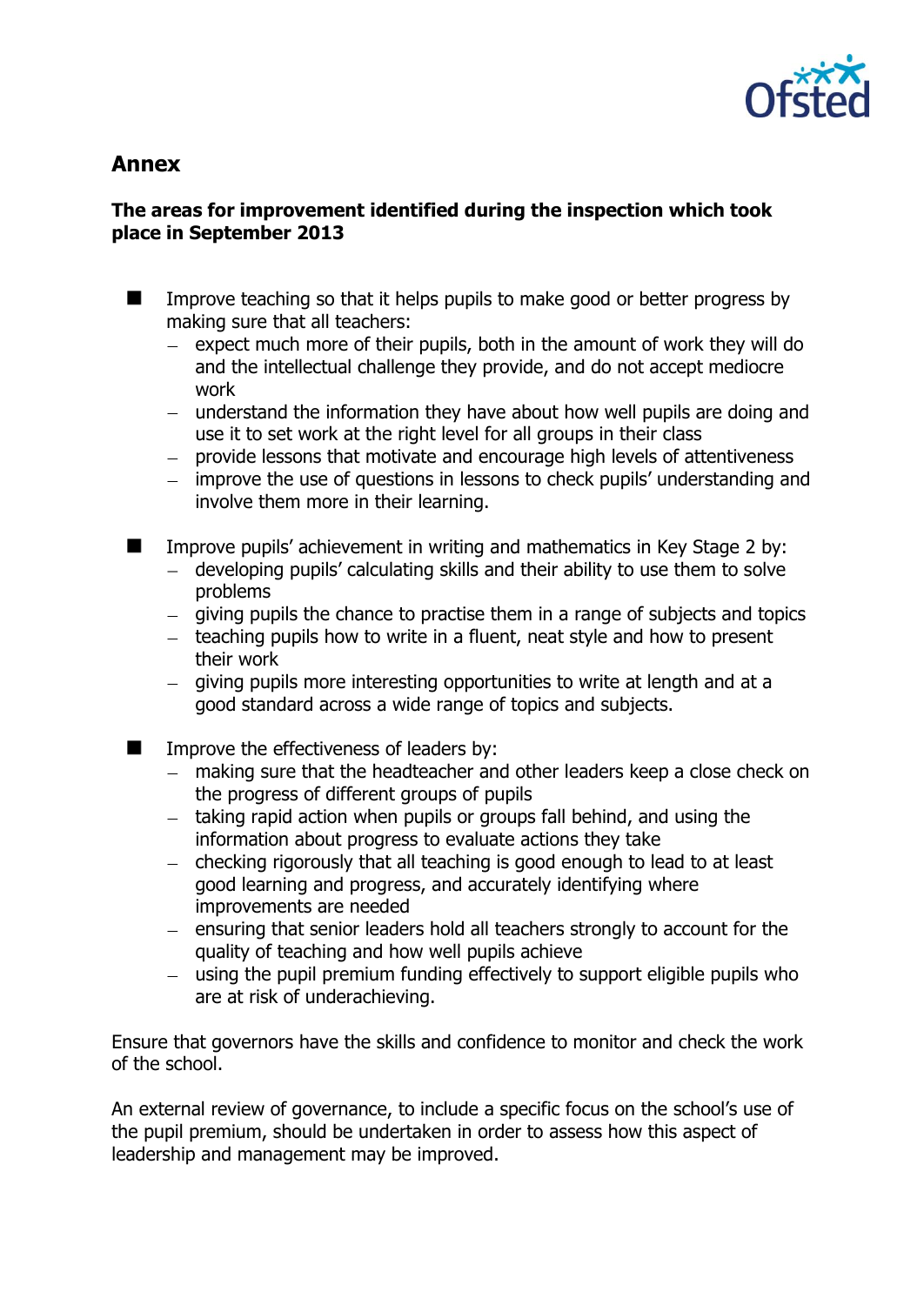

# **Report on the third monitoring inspection on 15 and 16 July 2014**

#### **Evidence**

Inspectors observed the school's work, scrutinised documents and met with the acting headteacher, the executive headteacher, other school staff, a group of pupils from the junior leadership team, a group of governors including the Chair of the Governing Body, and two representatives from the local authority. Informal discussions were held with parents and carers as they brought their children to school, and with pupils in lessons and as they moved around the school. A telephone conversation was held with a representative of the diocese.

#### **Context**

Since the previous monitoring inspection, one teacher has left the school. Two teachers are due to go on maternity leave at the end of this term. Three teachers have been appointed and will join the school at the beginning of the autumn term. The Holte School continues to provide leadership capacity and support to improve the skills of leaders at all levels.

#### **Achievement of pupils at the school**

School records and the work in pupils' books indicate that progress for many pupils improved in the second half of the year. Some pupils caught up considerably in this short time. For example, the proportion of children working at a good level of development at the end of the Reception Year in 2013 was above the national figure. Nevertheless, national test results show that, because the starting points for many pupils were very low, standards overall remain low. For example, results for Year 6 pupils show a notable improvement in mathematics since 2013, yet the overall proportion of pupils who achieved the expected standard is below the national average. Results for writing remain a long way behind those for reading and mathematics.

Some pupils are not still doing as well as the rest. Large gaps still exist for other groups. For example, Key Stage 1 assessments show that fewer than half of White British boys attained the levels expected for their age in mathematics. The figure was around a third in reading and less than a quarter in writing. In contrast, almost all the girls achieved at least the expected level in all three subjects. The school has reviewed its use of the pupil premium (additional funding from the government) to successfully help some pupils who are eligible for free school meals to make swift progress and reach standards in line with their classmates. School data show a few gaps remain for these pupils.

Pupils now have better opportunities to write. Some teachers are effectively helping pupils to apply writing skills in different subjects, such as when Year 6 pupils wrote a play script for their history topic on Ancient Greece. Teachers have focused on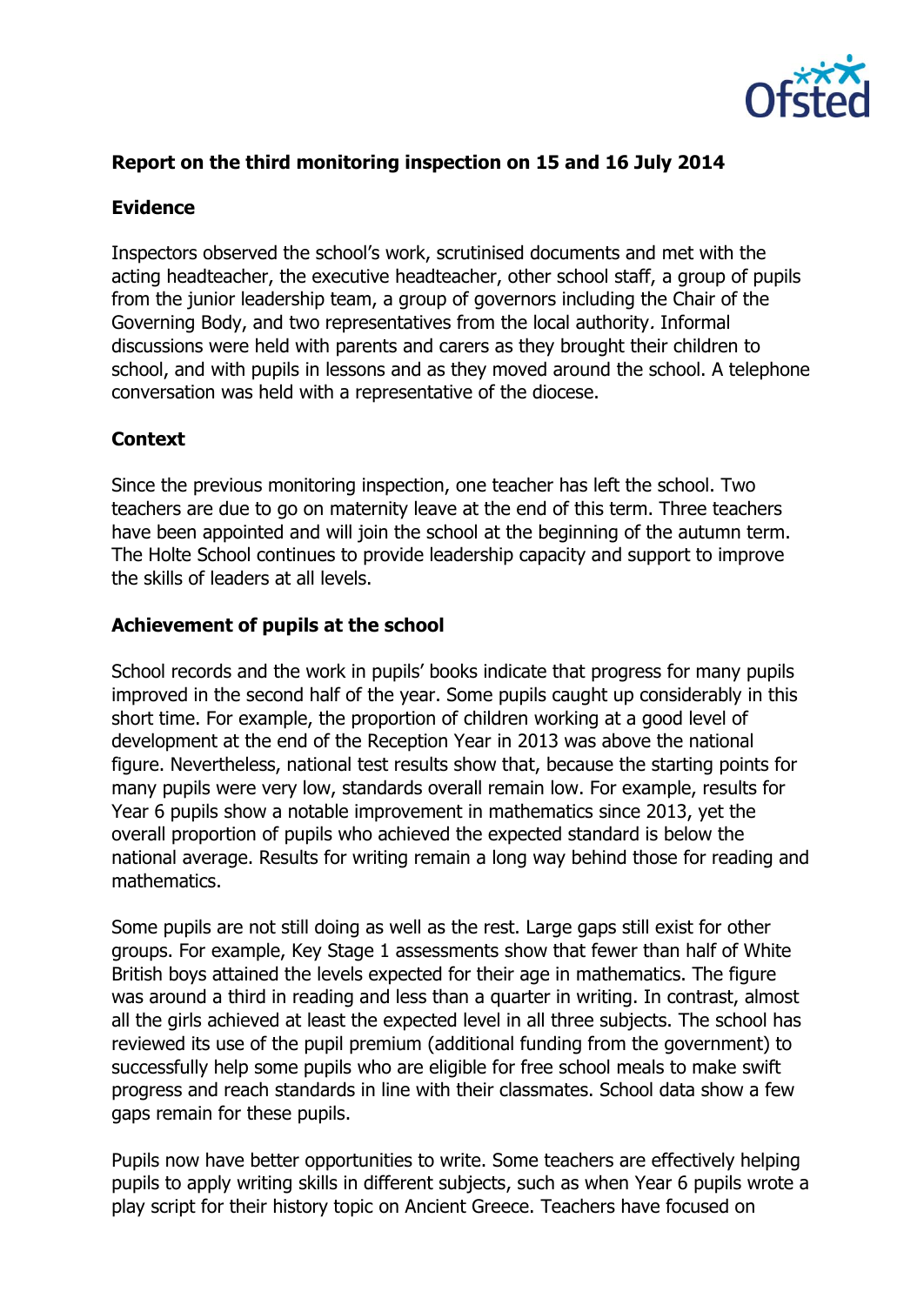

improving pupils' grammar, punctuation and spelling skills. This is having an effective impact as many pupils are now writing more accurately than previously. However, less attention has been given to presentation, and pupils' books are often still untidy, with handwriting that is sometimes difficult to read.

A recently introduced policy for teaching calculations has given clearer guidance to teachers on what skills to teach in each year group. This initiative is still being established. Pupils' books show some pupils do not securely remember basic number facts and so struggle to complete more complicated calculations correctly. Teachers sometimes do not notice this and so do not take the immediate action necessary to rectify the problem.

## **The quality of teaching**

The quality of teaching is improving well. This is because teachers and teaching assistants have conscientiously followed good-quality advice and effective training provided by the support school. For example, the acting headteacher has skilfully guided teachers on how to mark pupils' work, helping them understand how to speed up progress for different pupils, and has trained teachers and teaching assistants to use questioning effectively. Much work has been done to improve teachers' skills in judging what levels pupils are working at. This has led to work being better matched to what pupils need to learn next. In some cases, teachers still do not quite get this right. For example, some lower-ability pupils complete little work because the tasks are too difficult for them. This is occasionally also true for some more-able pupils, where teachers have raised their ambitions, but do not take assessment information into account to ensure they are realistic. Most pupils now know exactly what levels they are working at and talk confidently about what they can do to reach the next. Some are less sure because not all teachers use targets as effectively to share learning with pupils.

Teachers' use of questions has improved. Some probing questioning was observed which dug deeply into pupils' knowledge and made them use high-level reasoning skills in their replies. Such questions require pupils to think carefully before answering. Occasionally, teachers expect a response too quickly and so the benefit of such good questioning is undermined. Pupils report that lessons are generally more interesting and more challenging than previously. Most pupils observed were taking a full part in lessons and learning well. Pupils report that teachers sometimes do not ensure the entire class is involved in meaningful work throughout the whole lesson. They say that, when this happens, they can become distracted or a little bored. This was observed in some lessons.

Teachers have put a great deal of effort into improving the impact of their marking on pupils' progress. This has begun to succeed and is one reason why pupils are beginning to catch up to where they should be. Some very impressive marking in Year 6 has led to these pupils making rapid progress in the second half of the year. All teachers now give pupils very clear information about what they have done well. All now follow the system for giving guidance on how to improve (known as 'wishes')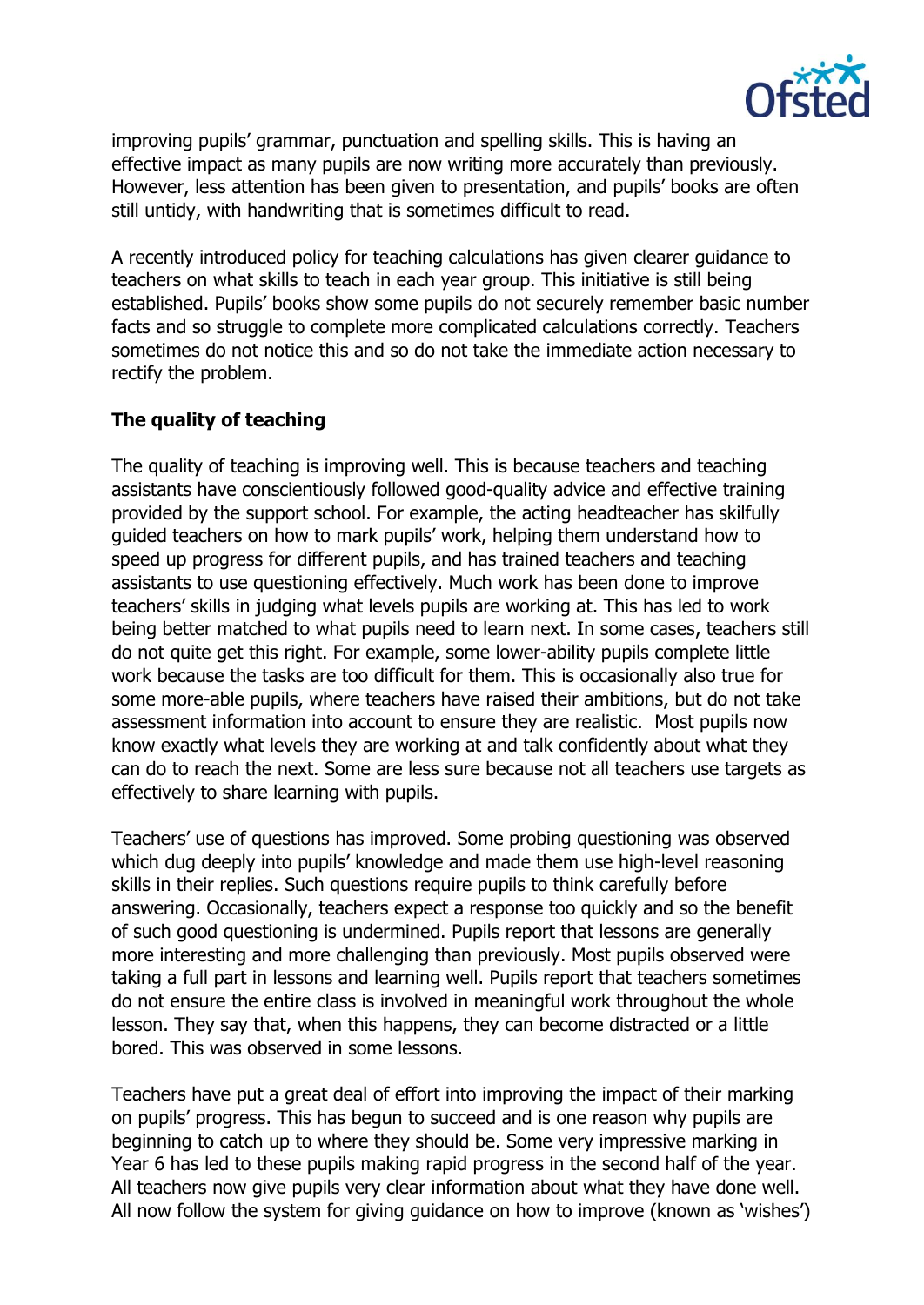

and setting corrections or next-step tasks to help pupils rectify errors immediately or move their understanding forward (known as DINTS). In many cases, this is helping them to make good progress in several subjects. The impact of this is still variable because sometimes teachers do not ensure pupils complete DINT tasks, so improvements are not made. Occasionally, the DINT task is still not specific enough to help the pupil understand exactly how to correct the error. More generally, teachers find it difficult to set DINT tasks in a way that supports lower-ability pupils to make the same rate of progress as pupils who find learning easier.

#### **Behaviour and safety of pupils**

Pupils behave well in and out of school. The school has received praise from members of the wider community about pupils' behaviour. For example, the education coordinator of a nearby historic house wrote to the acting headteacher following a recent visit by Years 3 and 4 pupils praising their conduct and attitudes to learning. During this inspection, pupils' exemplary behaviour contributed to the smooth running of two sports days. The junior leadership team provides a strong voice for pupils. Members show great pride in their role and take the responsibility seriously.

Pupils, and parents and carers, report that individual incidents of bullying are dealt with immediately and effectively. However, they also report that the school has been less successful in preventing some pupils from carrying out further bullying.

# **The quality of leadership in and management of the school**

Strong leadership from the support school has brought about clarity of purpose and a shared drive for improvement. Fundamental systems are now in place to support the school to become increasingly autonomous. Parents and carers are pleased with these changes and are right to say that the school is improving as a result of effective leadership.

The acting headteacher frequently checks the quality of teaching. Her view is accurate due to the wide range of measures she uses. For example, each week she invites a selection of pupils to join her for a tea party, during which she talks to them about their learning and looks at their books. After any monitoring activity she gives teachers very detailed notes and asks them to rectify concerns. Her records show she follows these notes up promptly to check if the improvement has been made. This is a key reason why the quality of teaching is now so much better.

Senior leaders, subject leaders, leaders responsible for different year groups and class teachers now use information about pupils' achievement to challenge themselves to do the best they can for all pupils. This is why pupils who are eligible for free school meals are catching up with their classmates. There exists a corporate determination to achieve similar success for White British boys. Leaders generate a significant amount of helpful achievement data. Some have identified that the